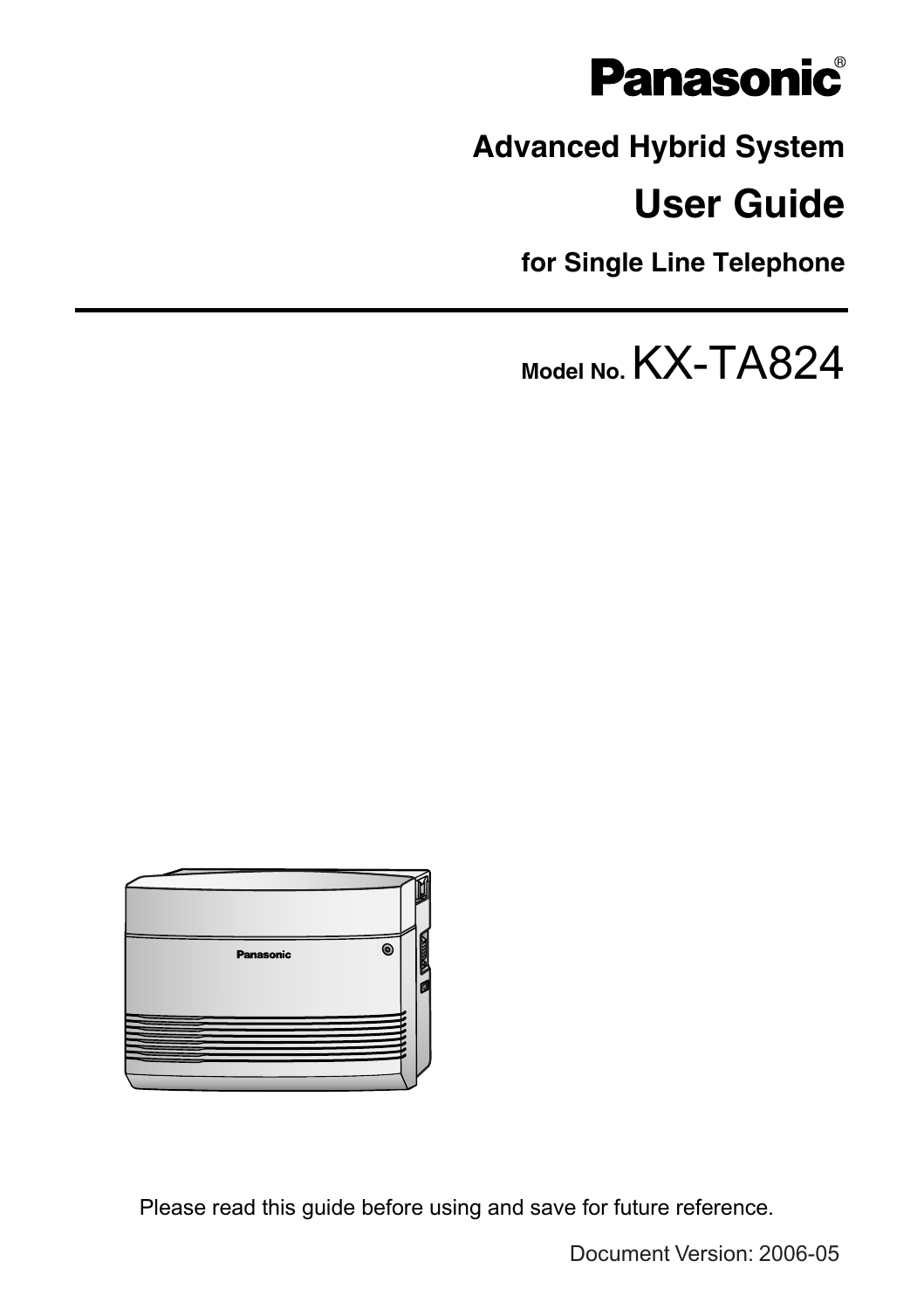| Feature number $\circledast$ Off-hook $\circledast$ On-hook $\int_{0}^{n}$ Talk |                                                                                                                                                                                       |  |  |  |  |
|---------------------------------------------------------------------------------|---------------------------------------------------------------------------------------------------------------------------------------------------------------------------------------|--|--|--|--|
| <b>Desired Feature</b>                                                          | <b>Operation</b>                                                                                                                                                                      |  |  |  |  |
|                                                                                 | <b>Making Calls</b>                                                                                                                                                                   |  |  |  |  |
| Calling                                                                         | To an extension<br>$\left[\frac{extension no.}{\sqrt{m}}\right] \rightarrow \left[\frac{m}{m}\right]$<br>ষী<br>To an external party<br>$\blacktriangleright$ fus<br>ষী<br>[phone no.] |  |  |  |  |
| Redial                                                                          | $\blacktriangleright$ fig.<br>∕<br>$\overline{\mathbf{0}}$<br>$\left( \frac{1}{2} \right)$<br>$\overline{\mathbf{8}}$<br>$\overline{\#}$                                              |  |  |  |  |
| Calling an<br>operator                                                          | $\triangleright$ 0 $\triangleright$ $\mathcal{C}_{\omega}$<br>☜                                                                                                                       |  |  |  |  |
| <b>Speed Dialing</b><br>(Personal)                                              | To store<br>° ⊁<br>$\sqrt{2}$<br>personal speed dial no.<br>$\overline{\textbf{H}}$<br>$\lceil$ desired no.<br>$\blacktriangleright$<br>$(0-9)$<br>► ক<br>$\overline{\#}$             |  |  |  |  |
|                                                                                 | To dial<br>personal speed dial no.<br>ବୁ<br>$\overline{\ast}$<br>#<br>1<br>ь<br>ku:<br>$(0-9)$                                                                                        |  |  |  |  |
| <b>Speed Dialing</b><br>(System)                                                | To dial<br>system speed dial no.<br>$\blacktriangleright$ files<br>$\rightarrow$<br>$\overline{\ast}$<br>$(00-99)$                                                                    |  |  |  |  |
| <b>Receiving Calls</b>                                                          |                                                                                                                                                                                       |  |  |  |  |
| Picking up<br>a call                                                            | <b>Directed</b><br>extension no.<br>4<br>$\blacktriangleright$ files<br>Group                                                                                                         |  |  |  |  |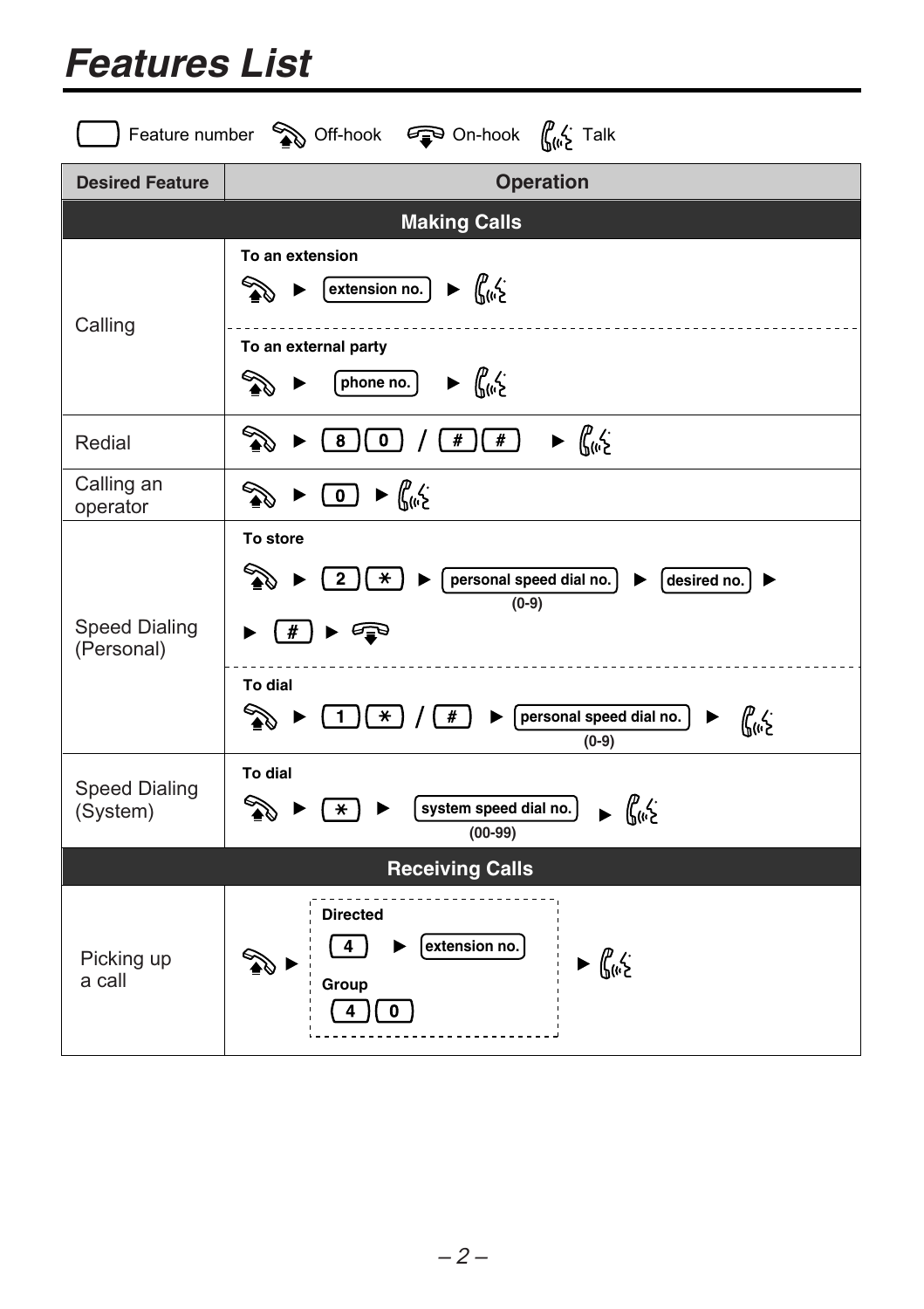| <b>Desired Feature</b>     | <b>Operation</b>                            |                                                                                                                                                                                                                                                                                                                     |  |  |  |  |
|----------------------------|---------------------------------------------|---------------------------------------------------------------------------------------------------------------------------------------------------------------------------------------------------------------------------------------------------------------------------------------------------------------------|--|--|--|--|
|                            | When the Dialed Extension is Busy/No Answer |                                                                                                                                                                                                                                                                                                                     |  |  |  |  |
| Automatic<br>Callback Busy | To set<br>6                                 | To call<br>While hearing a busy tone<br>If you hear callback ringing<br>▶ ∕⊋                                                                                                                                                                                                                                        |  |  |  |  |
| Message<br>Waiting         | Sender                                      | To leave a notification<br>receiver's extension no.<br>ি ∕ি<br>7 II 0                                                                                                                                                                                                                                               |  |  |  |  |
|                            |                                             | To cancel a notification<br>$\triangleright$ receiver's extension no.<br>رىر<br>0 <sup>1</sup><br>$\overline{2}$<br>7<br>0<br>▶ কু<br>#                                                                                                                                                                             |  |  |  |  |
|                            | Receiver                                    | To call back<br>$\blacktriangleright$ $\Box$ $\blacktriangleright$ $\Box$<br>$\overline{4}$<br>$\overline{\mathbf{8}}$<br>$\overline{7}$<br>To clear all notifications<br>$\overline{\mathfrak{o}}$<br>$\overline{\mathfrak{o}}$<br>$\left( \frac{1}{2} \right)$<br>ទ                                               |  |  |  |  |
| Call Waiting               | Sender                                      | While hearing a busy tone<br>▶ Wait for an answer. ▶ $\mathcal{L}_{\mathsf{U}}$<br>1                                                                                                                                                                                                                                |  |  |  |  |
|                            | Receiver                                    | For outside calls<br>Set<br>#<br>3<br>$\#$<br>3<br>0<br>1<br>Cancel<br>For intercom calls/doorphone calls<br>Set<br>#<br>3<br>2<br>#<br>Cancel<br>To talk to the new party<br>While hearing the Call Waiting tone<br><b>Terminating a current status</b><br>$\blacktriangleright \gg \blacktriangleright \text{Ks}$ |  |  |  |  |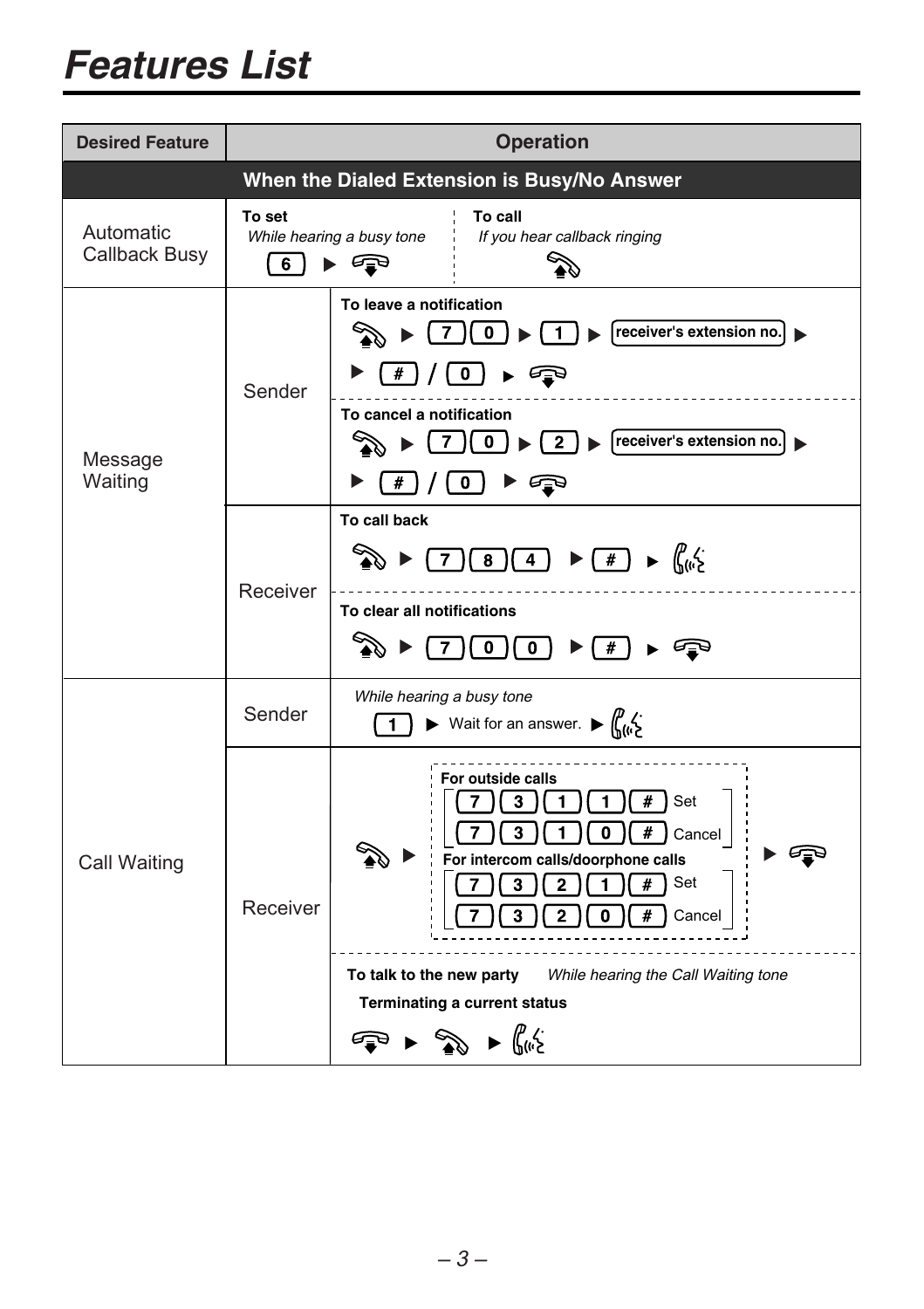| <b>Desired Feature</b>           | <b>Operation</b>                                                                                                                                                                                                                                                                                                                                                                                                                                                                                                |  |  |  |
|----------------------------------|-----------------------------------------------------------------------------------------------------------------------------------------------------------------------------------------------------------------------------------------------------------------------------------------------------------------------------------------------------------------------------------------------------------------------------------------------------------------------------------------------------------------|--|--|--|
|                                  | <b>During a Conversation</b>                                                                                                                                                                                                                                                                                                                                                                                                                                                                                    |  |  |  |
| Holding a call                   | <b>Holding</b><br>To retrieve a call at the holding extension<br>س۹<br>Ψ<br>ුතු                                                                                                                                                                                                                                                                                                                                                                                                                                 |  |  |  |
|                                  | To retrieve an outside call from another extension<br>$\begin{picture}(20,5) \put(0,0) {\line(1,0){15}} \put(0,0) {\line(1,0){15}} \put(0,0) {\line(1,0){15}} \put(0,0) {\line(1,0){15}} \put(0,0) {\line(1,0){15}} \put(0,0) {\line(1,0){15}} \put(0,0) {\line(1,0){15}} \put(0,0) {\line(1,0){15}} \put(0,0) {\line(1,0){15}} \put(0,0) {\line(1,0){15}} \put(0,0) {\line(1,0){15}} \put(0,0) {\line(1,0){15}} \put(0,0$<br>$\left[\text{held line no.}\right] \rightarrow \left[\text{m/s}\right]$<br>5<br>3 |  |  |  |
| Transferring<br>a call           | $\triangleright$ Wait for $\bigcup_{\alpha \in \mathcal{C}} \mathcal{C}$ an answer.<br>To an extension<br>extension no.                                                                                                                                                                                                                                                                                                                                                                                         |  |  |  |
|                                  | <b>Useful Features</b>                                                                                                                                                                                                                                                                                                                                                                                                                                                                                          |  |  |  |
| Paging                           | To page<br><b>All extensions</b><br>$\mathbf{3}$<br>3<br>0<br>Group<br>$\overline{\mathbf{3}}$<br>group no.<br>3<br>All external speakers<br>Announce.<br>3<br>4<br>All extensions & external speakers<br>3<br>3<br>⋇<br>To answer an announced page<br>$\frac{4}{3}$ $\rightarrow \frac{6}{3}$                                                                                                                                                                                                                 |  |  |  |
| Three-party<br>conference        | $\left[\text{third party's no.}\right] \rightarrow \left(\text{unit} \atop \text{unit} \right) \rightarrow \text{unit} \atop \text{unit} \right)$                                                                                                                                                                                                                                                                                                                                                               |  |  |  |
| <b>Setting Absent</b><br>Message | To set<br>parameter<br>(if required)<br>$5\phantom{.0}$<br>$\bigcup$ $\blacktriangleright$ $\big\lceil$ message no. $\big\rceil \blacktriangleright$<br>$($ # $)$<br>৲ ▶                                                                                                                                                                                                                                                                                                                                        |  |  |  |
|                                  | To cancel<br>$\overline{\#}$<br>$\overline{5}$<br>$\overline{\mathbf{0}}$<br>7                                                                                                                                                                                                                                                                                                                                                                                                                                  |  |  |  |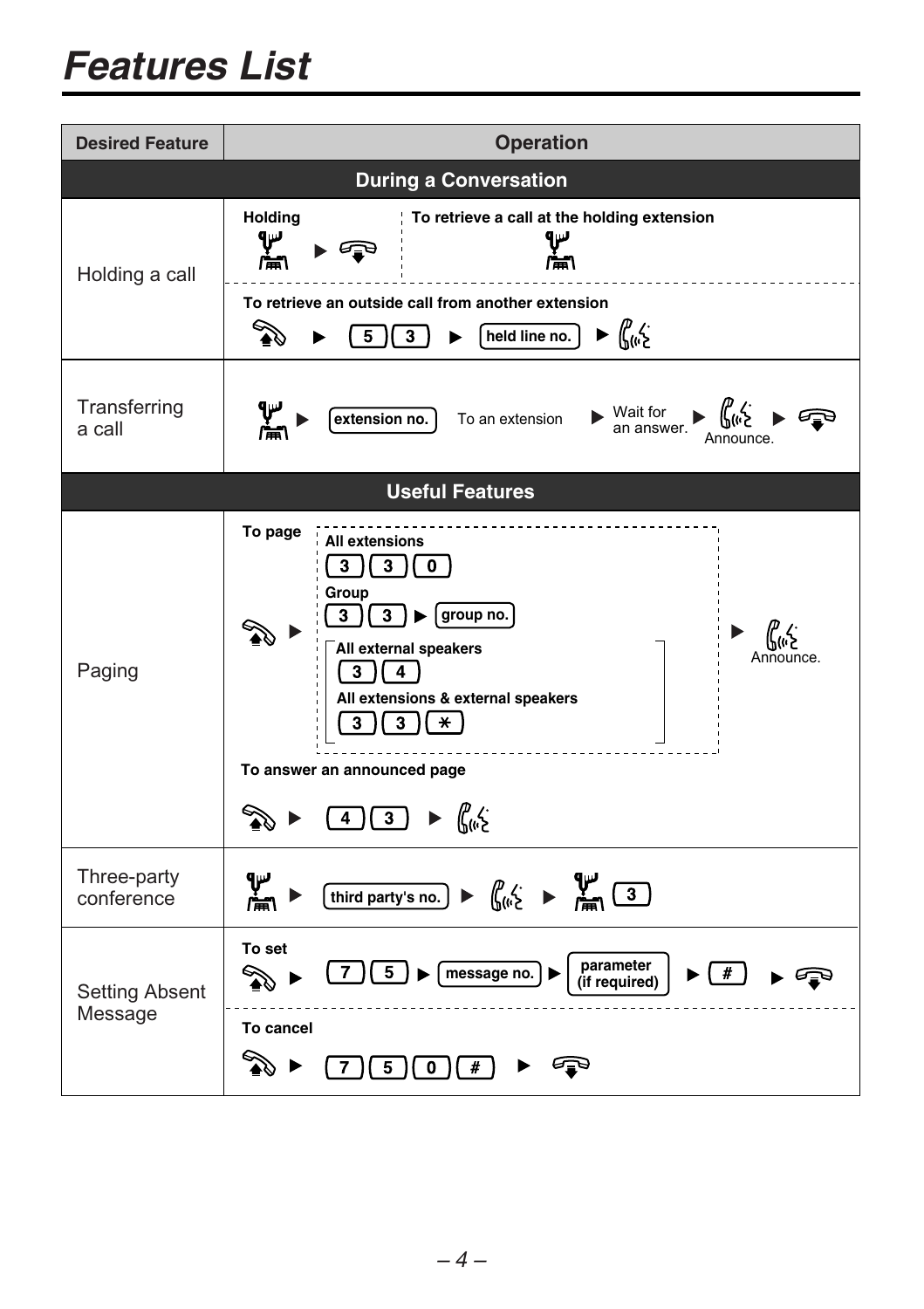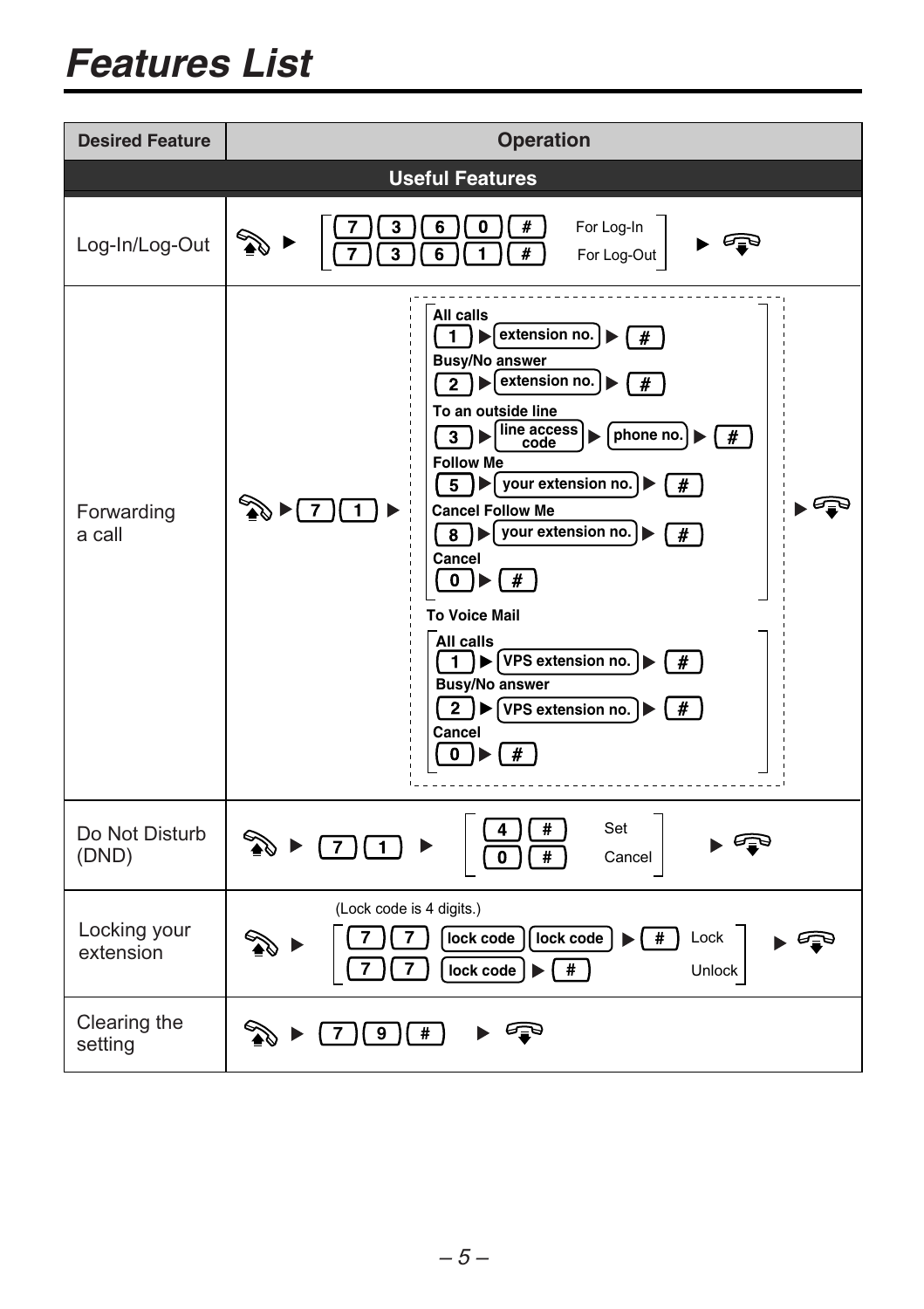| <b>Desired Feature</b>    | <b>Operation</b>                                                                                                            |                                                                                                                                                                                                                                                   |                                                                                                                                                                                                                                                                                                                                                                                                                                                                               |  |  |  |
|---------------------------|-----------------------------------------------------------------------------------------------------------------------------|---------------------------------------------------------------------------------------------------------------------------------------------------------------------------------------------------------------------------------------------------|-------------------------------------------------------------------------------------------------------------------------------------------------------------------------------------------------------------------------------------------------------------------------------------------------------------------------------------------------------------------------------------------------------------------------------------------------------------------------------|--|--|--|
|                           | <b>Making Use of the Voice Mail Service</b>                                                                                 |                                                                                                                                                                                                                                                   |                                                                                                                                                                                                                                                                                                                                                                                                                                                                               |  |  |  |
| Listening to<br>a message | From your<br>own<br>extension<br>From<br>someone<br>else's<br>extension                                                     | VPS extension no.<br><b>VPS password</b><br>#<br>· If you have no password, you can<br>skip the last step.<br>VPS extension no.<br>6<br>⋇<br>mailbox no.<br>#<br><b>VPS password</b><br>· If you have no password, you can<br>skip the last step. | □ KX-TVA series<br>1<br>Listen to Message<br>$\overline{2}$<br>Deliver Message<br>3<br>Mailbox Management<br>4<br><b>Automated Attendant</b><br>5<br><b>Message Notification</b><br>6<br><b>Other Features</b><br>₩<br>End Call<br><b>KX-TVS series</b><br>1<br>Listen to Message<br>$\overline{2}$<br>Deliver Message<br>3<br><b>Check Mailbox Distribution</b><br>4<br><b>Automated Attendant</b><br>5<br>Mailbox Management<br><b>Other Features</b><br>6<br>End Call<br>₩ |  |  |  |
| Leaving a<br>message      | 6<br>#<br>VPS extension no.<br>Enter the first 3 or 4 letters<br>#<br>mailbox no.<br>of the desired name<br>Leave a message |                                                                                                                                                                                                                                                   |                                                                                                                                                                                                                                                                                                                                                                                                                                                                               |  |  |  |
| During<br>playback        | <b>Repeat Voice Guidance</b><br>0<br><b>Exit Menu</b><br>⋇                                                                  |                                                                                                                                                                                                                                                   |                                                                                                                                                                                                                                                                                                                                                                                                                                                                               |  |  |  |